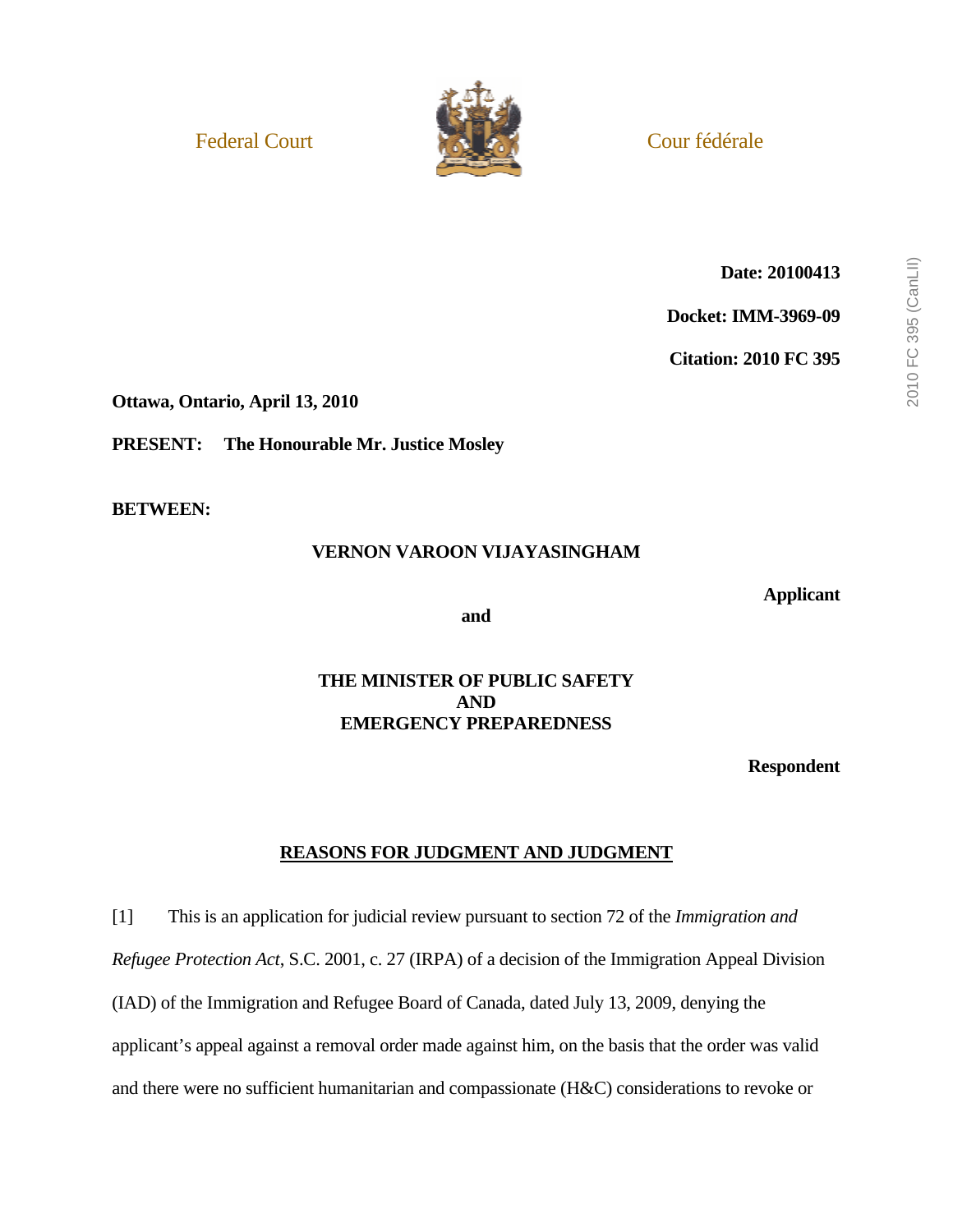stay the removal order. These are my reasons for determining that the application must be allowed and the matter reconsidered by a differently constituted panel.

#### **Background**

[2] Vernon Varoon Vijayasingham, the applicant, is a citizen of Sri Lanka. He came to Canada and became a permanent resident in 1993, when he was 10 years old. His parents and three siblings all live in Canada. For the three weeks preceding his hearing before the IAD, he had been living with his girlfriend and their daughter, then aged a year and a half.

[3] His only family member in Sri Lanka is an aunt, with whom he has not kept in touch and whose whereabouts are unknown to him.

[4] The applicant completed grade 11. After leaving school, he held a variety of jobs. His longest single period of employment was 18 months. He has also intermittently received social assistance.

[5] Starting in 2001, the applicant accumulated a series of criminal convictions: two for uttering threats, two for theft, two for failure to comply with a recognizance, one for robbery, and one of breaking and entering with the intent of committing an indictable offence. His conviction for robbery, in 2004, led to a report being completed against him and, ultimately, to the present proceedings. His last conviction was entered in December 2008.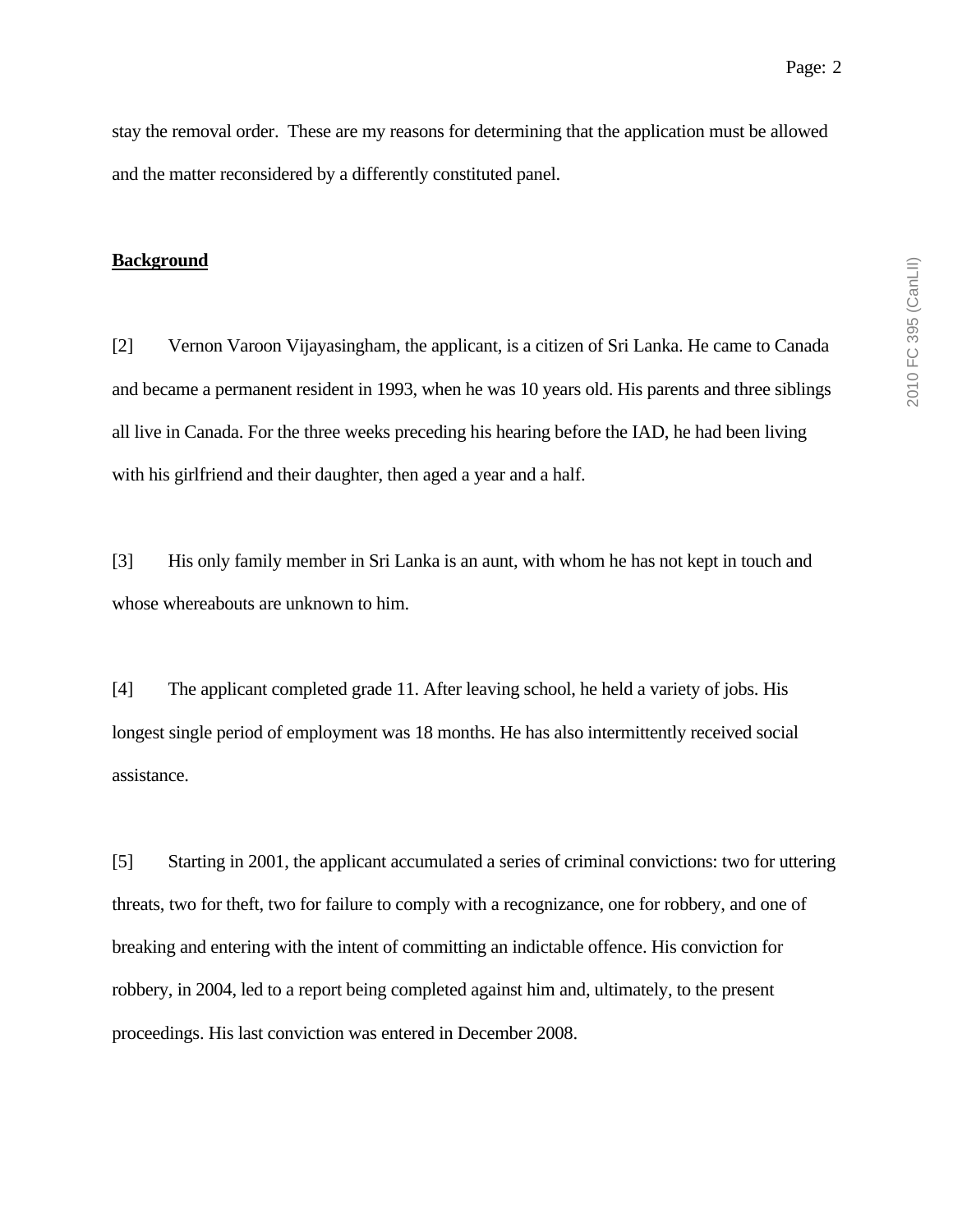[6] The hearing started with the applicant requesting, and the IAD refusing, an adjournment so that the applicant might retain counsel. The IAD noted that while it was the applicant's first such request, he had previously been to the assignment court in February 2009, and was told about his right to counsel. He now claimed that he was saving money towards the lawyer's fee, but presented neither any evidence of his savings nor a letter from a lawyer indicating that he had discussed a retainer with the applicant. Therefore, the IAD was not satisfied that he would, in fact, be in a different position by the next hearing.

[7] The IAD further observed that despite having ample time to do so, the applicant failed to make arrangements so that his family members could be present at the hearings or provide letters of support. Again, the IAD was not satisfied that a postponement would assist the applicant.

[8] In addition, the IAD noted that the applicant had known for some time that he would not be represented on the day of his scheduled hearing, yet failed to notify it of this problem. He also failed to raise any concerns when he attended assignment court. The "eleventh-hour" request for an adjournment was, in the IAD's view, merely a delay tactic.

[9] Finally, the IAD was of the view that the applicant understood the nature of the proceeding. It considered that while its consequences for the applicant were serious, the issues were "not complex," and the applicant was capable of addressing them.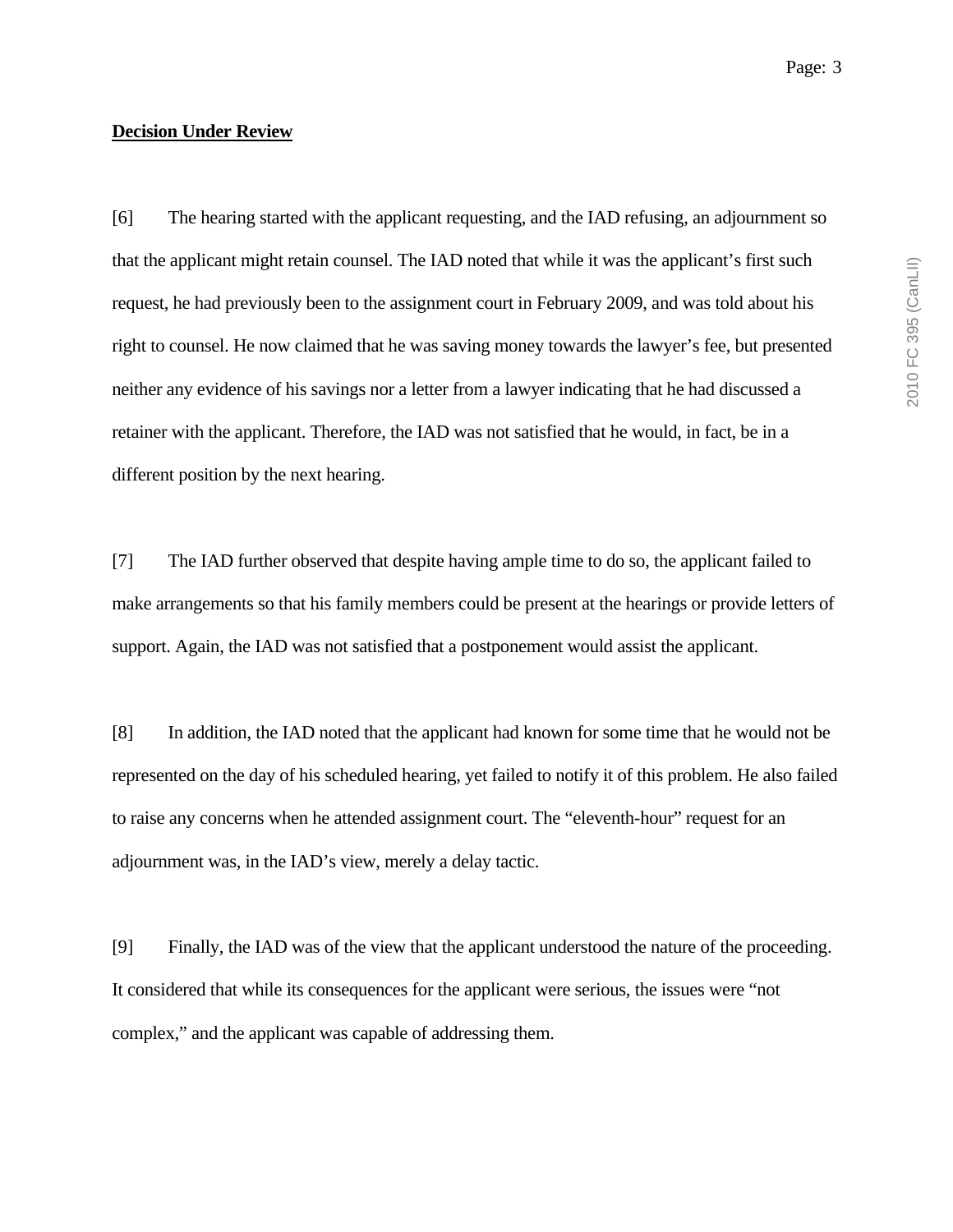2010 FC 395 (CanLII) 2010 FC 395 (CanLII)

[10] As for the substance of the applicant's appeal, the IAD noted he was not challenging the validity of the removal order. Therefore the only issue was whether the appeal should nevertheless be allowed on the basis of H&C considerations, pursuant to paragraph  $67(1)(c)$  of the IRPA. The test for answering this question was the one developed in *Ribic v. Canada (Minister of Employment and Immigration)*, [1985] I.A.B.D. No. 4 (QL), and approved by the Supreme Court in *Chieu v. Canada (Minister of Citizenship and Immigration)*, 2002 SCC 3, [2002] 1 S.C.R. 84. The IAD also took note of paragraph 3(1)(h) of the IRPA, which provides that one of that statute's objectives is "to protect the health and safety of Canadians and to maintain the security of Canadian society."

[11] The IAD observed that the applicant refused to take full responsibility for his conduct and diminished his guilt; that he had an anger management problem; and that he had been verbally abusive towards his girlfriend. It also noted that his last conviction occurred after the immigration authorities had issued a report against him, and he must have been aware of the serious consequences which would result from a further failure to obey the law. The IAD concluded that the applicant "has no qualms about breaking the law when he thinks he is justified in doing so," and that he was not a person trying to rehabilitate himself.

[12] The IAD concluded that the applicant's removal to Sri Lanka would inevitably cause him hardship given the time elapsed since he had left that country. But this factor, though weighing in his favour, was not enough to overcome his criminality and lack of rehabilitation. Furthermore, he was "clearly not established in Canada."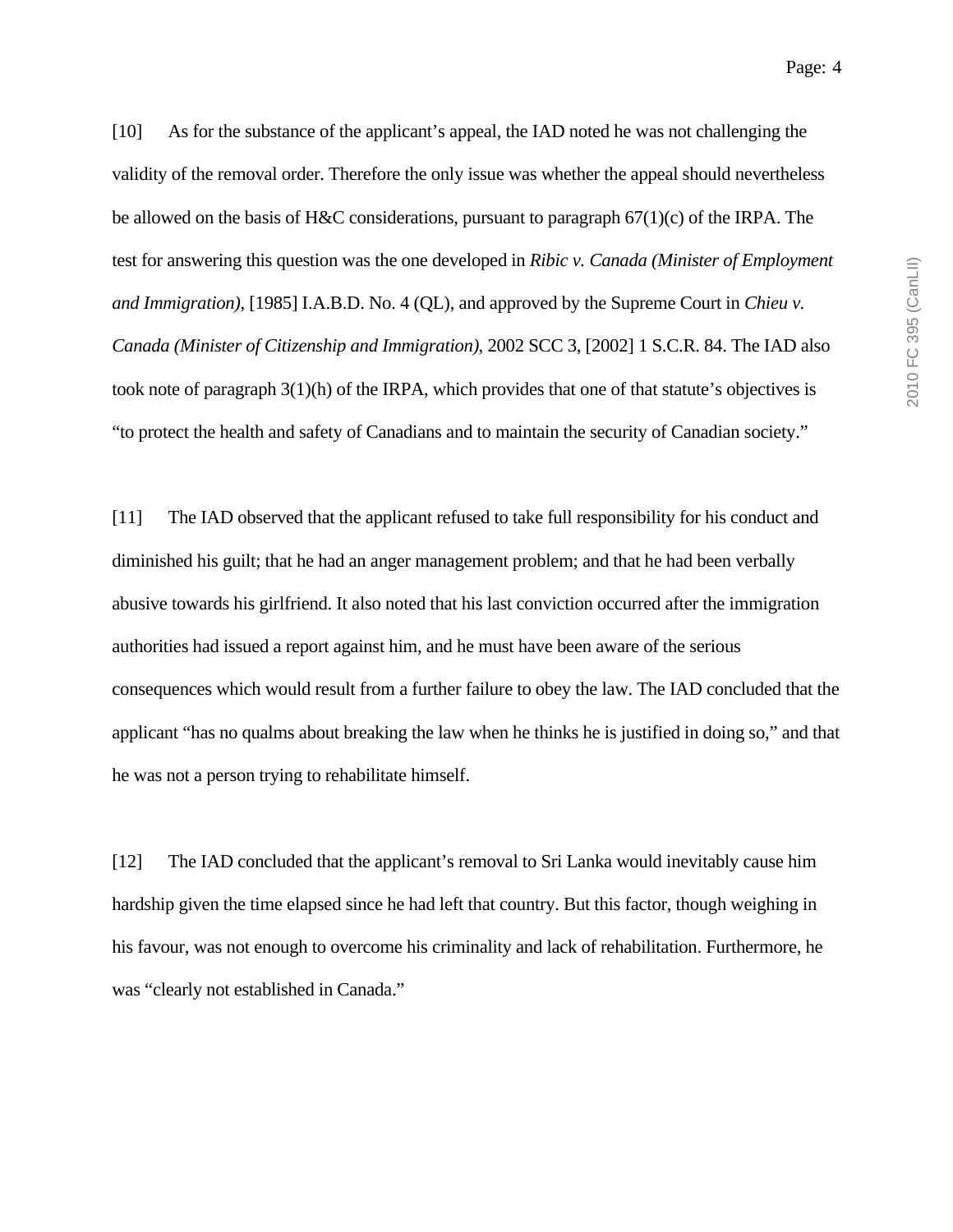[13] The IAD also noted that the applicant's family lives in Canada. Though none of them appeared or provided a letter in his support, the IAD accepted that his removal would cause them some hardship. It also considered, however, that they would be able to visit him in Sri Lanka.

[14] The most important factor weighing in the applicant's favour were the best interests of his daughter to live with her two parents. However, the IAD concluded that the hardship which the applicant's removal would cause to his girlfriend and daughter could be alleviated by the presence of his mother and stepfather. There was also no reason why the applicant's girlfriend would not be able to work to support herself and their daughter. In addition, given the applicant's criminality, he was "not a good role model and it may very well be in [his daughter's] best interests not to live with him." Overall, her best interests weighed moderately in the applicant's favour.

[15] Finally, on the issue of the hardship the applicant would face in Sri Lanka, the IAD took into account his failure to raise his concerns over security there at his admissibility hearing or to make a claim for refugee protection. Furthermore, there was no "credible testimony in that regard," the applicant merely claiming that he was afraid of going back because he heard that Tamils are being persecuted by the Sri Lankan government. The IAD concluded that although the applicant would face some hardship in Sri Lanka, it could not outweigh his lack of rehabilitation and establishment in Canada.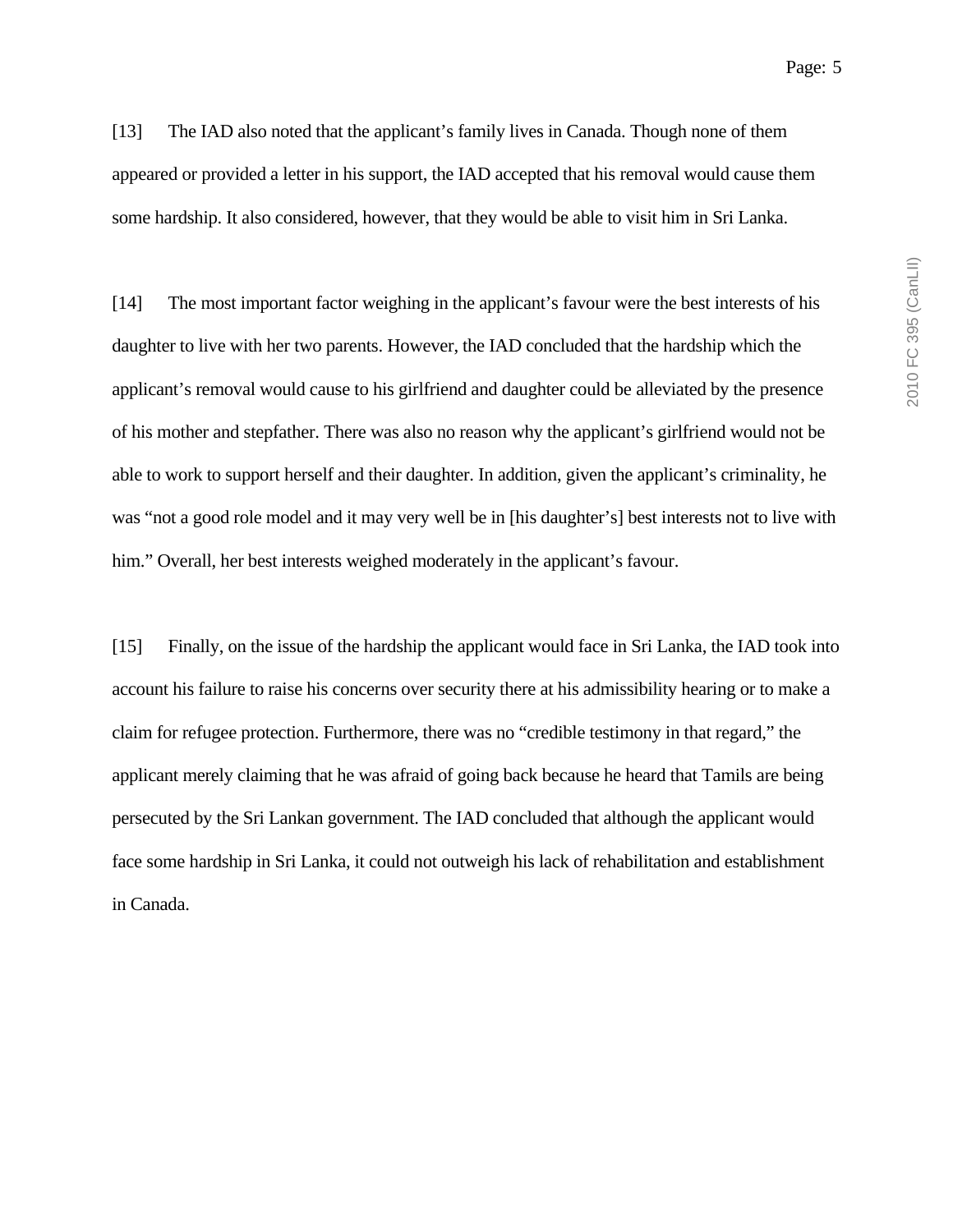#### **Issues**

[16] While the applicant raises a number of issues, including an alleged breach of his right to counsel, the issue whether it erred in its assessment of the hardship the applicant would face in Sri Lanka is, in my view, dispositive of this application.

#### **Analysis**

[17] The substance of the IAD's decision in an appeal based on H&C considerations is reviewable on a standard of reasonableness. (*Canada (Citizenship and Immigration) v. Khosa*, 2009 SCC 12, [2009] 1 S.C.R. 339) On this standard, a decision which is justified, transparent, intelligible, and which "falls within a range of possible, acceptable outcomes which are defensible in respect of the facts and law" ought not to be disturbed (*Dunsmuir v. New Brunswick*, 2008 SCC 9, [2008] 1 S.C.R. 190).

[18] The applicant submits that the IAD erred in its appreciation of the hardship he would suffer in Sri Lanka by concluding that it would be mitigated by his lack of support, rehabilitation, and establishment in Canada. He argues that this conclusion is illogical and unjustified. He adds that the IAD's analysis of the hardship he would be exposed to in Sri Lanka is insufficient, and a failure to consider foreign hardship is a reviewable error of law.

[19] In the respondent's view, the IAD properly analysed the hardship the applicant would be exposed to in Sri Lanka, taking relevant factors into account. The applicant is dissatisfied with the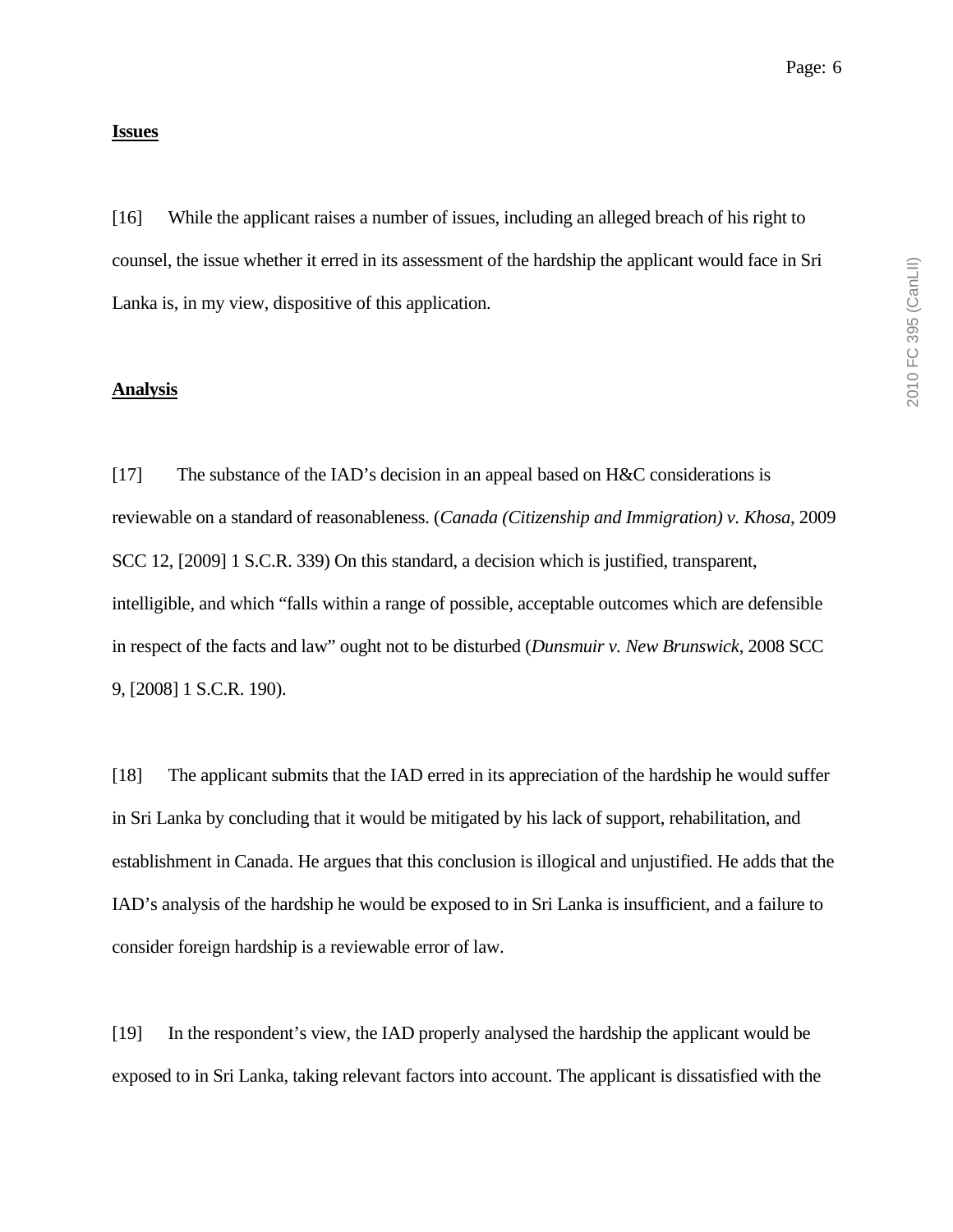weight it gave to this factor, but that is not a ground for this Court's intervention. Further, the IAD's reasons need not be perfect, but only adequate, which they are. Its reasoning is transparent when considered as a whole and in context.

[20] In *Ivanov v. Canada (Minister of Citizenship and Immigration)*, 2007 FCA 315, [2008] 2 F.C.R. 502, at par. 11, the Federal Court of Appeal held that a "failure to consider the Ribic factor of foreign hardship is an error of law." While in the present case the IAD did not altogether fail to consider this factor, I am of the view that its analysis on this point was so perfunctory and tainted by a consideration of irrelevant factors as to warrant this Court's intervention.

[21] I agree with the applicant that the IAD's analysis of the hardship to which he would be subject in Sri Lanka was confused by its reference to his lack of rehabilitation in Canada. While rehabilitation and establishment in Canada are among the factors which the IAD must take into account, they bear no relation to the degree of hardship a person will suffer in a country to which he or she is removed. A person who is not established in Canada may yet have no ties to the country to which he or she is removed, and suffer great difficulties there. Conversely, one may be wellestablished in Canada, and yet be able to return to another country without suffering undue hardship.

[22] The fact that the applicant did not address the likelihood of suffering undue hardship in Sri Lanka at his admissibility hearing was also not relevant. The applicant told the IAD that he was afraid of going back to his country of nationality. This evidence is similar to that which was held, in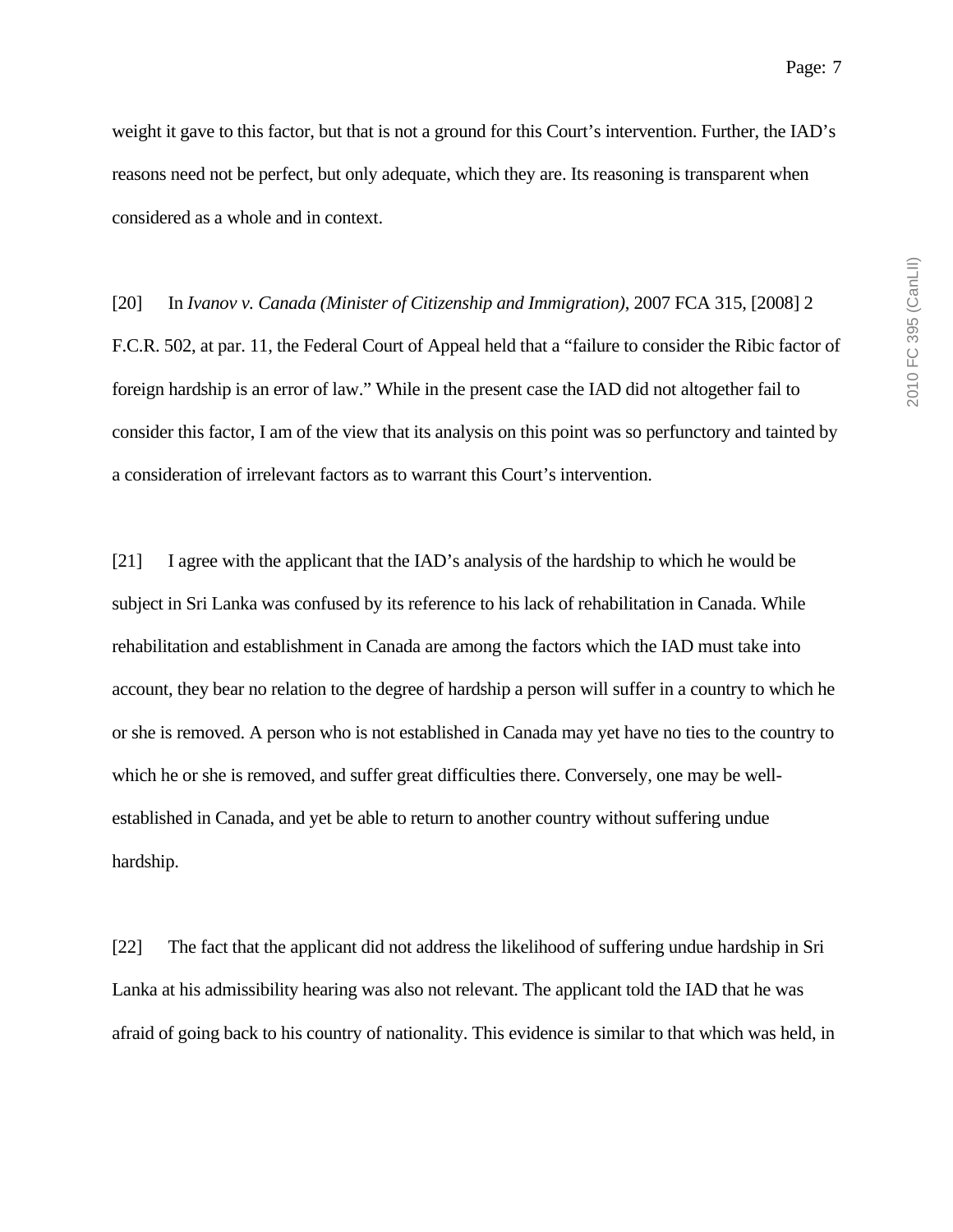*Ivanov*, above, to be sufficient to trigger the IAD's obligation to address this issue. The IAD does not explain why it did not consider the applicant's testimony to be credible in this respect.

[23] Thus, even if the IAD did not err in law by failing to consider the foreign hardship factor in its decision, its reasoning is not transparent and justified. Its decision must therefore be set aside.

[24] No questions were proposed for certification.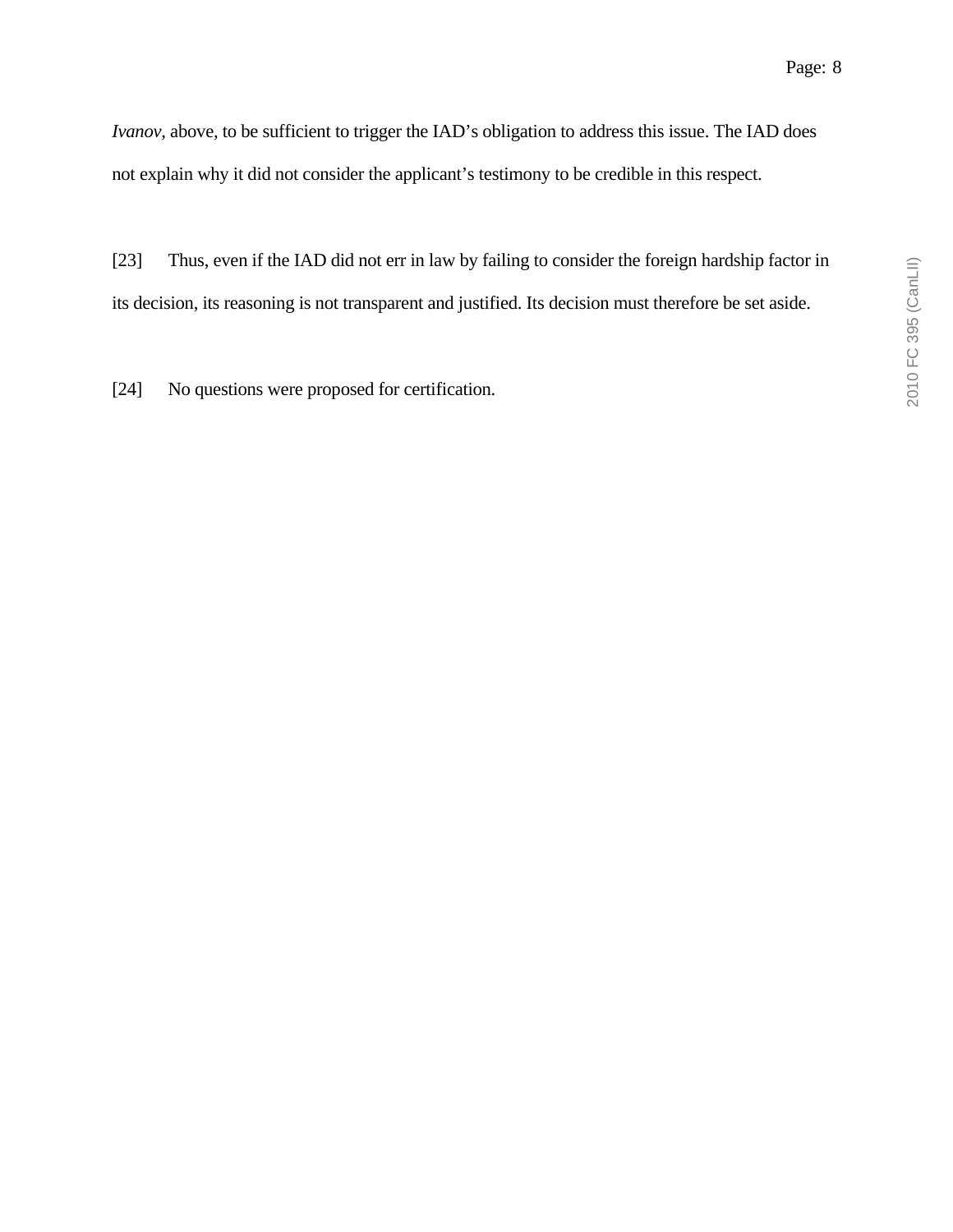# **JUDGMENT**

**IT IS THE JUDGMENT OF THIS COURT** that the application for judicial review is

granted and the matter is returned to the Board for redetermination by a differently constituted

panel. There are no questions to certify.

"Richard G. Mosley" Judge